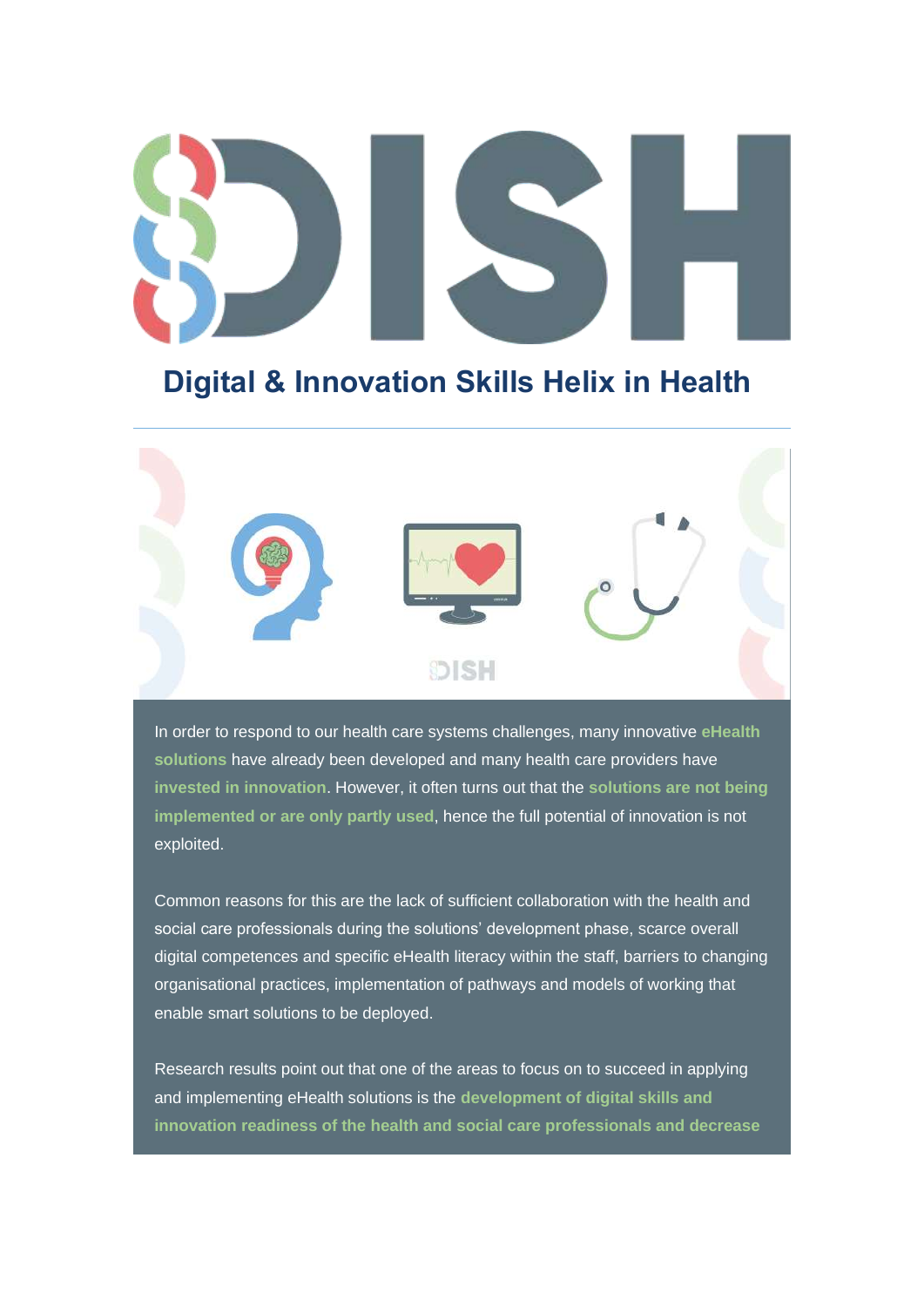**resistance to change**. The health workforce needs to have adequate instruments, capabilities and knowledge to face this rapidly evolving scenario, thus being fully aware and prepared to take advantage from the possibilities offered by the digital transformation in health and care.

The Erasmus+ DISH project, launched in November 2018, will address this key challenge by establishing **triple helix partnerships,** consisting of health and social care providers, educational institutions and enterprise representatives in 6 European countries: Denmark, Norway, United Kingdom, Germany, Spain and Poland.

# **The DISH Project: committed to improving healthcare**



### **Our key concepts**

**LEARNING INNOVATION UNIT.** to ensure better development and uptake of eHealth solutions,

JOB TRAINING, providing staff in the health care sector with better eHealth competences

**SKILLS AND COMPETENCES ASSESSMENT** to ensure recognition and mobility of health care staff.



DISH is aimed at **strengthening the innovation readiness and digital skills of health and social care staff** regarding development, use and implementation of digital solutions in their everyday practice. The DISH project will **equip the health and social care workforce with relevant knowledge and competencies** as well as enabling them to **use and implement eHealth** solutions supported by national digitalisation strategies.

The objective of the DISH project is, therefore, to **look into the present and future skills' needs and develop, test and present different concepts**, which will support health and care staff to better cope with the digital transformation of the health and social care sector. Through **work-based learning and training in a secure environment**, the health and social care staff will replicate day-to-day situations where the use of eHealth is involved.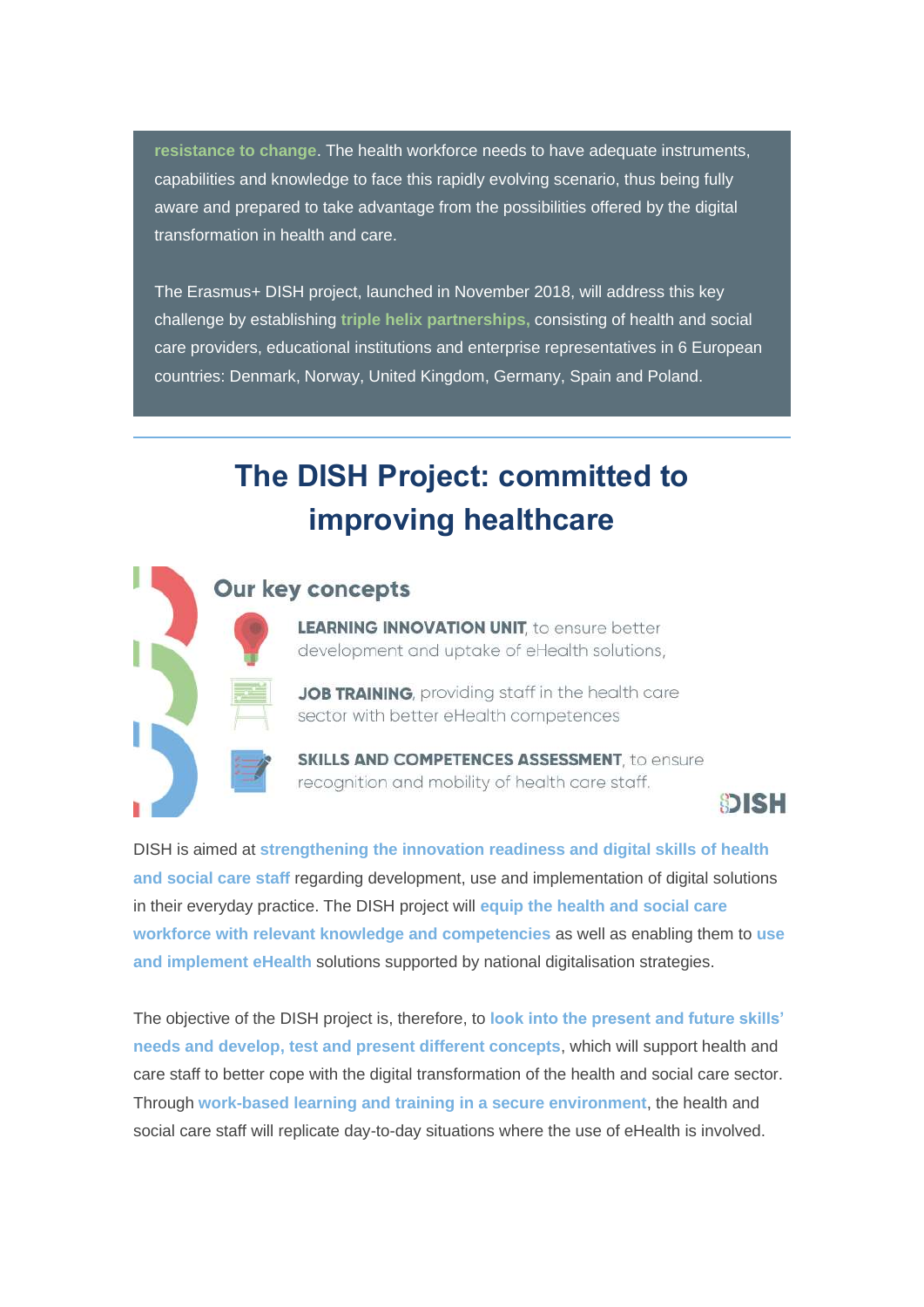The project therefore will deliver hands on education, in the form of on-the-job training, and provide the skills that the labor market demands from the staff. The project will use the concept of simulation in order to create a secure environment for learning.



- **Creation of "Learning innovation Units"**: A concept where health and social care staff, enterprises and educational institutions can work together, shaping innovative products and services and training programmes, to improve the triple helix skills and to enhance the understanding of concrete needs and challenges related to the use of eHealth solutions.
- **Developing a methodological concept**: A concept on how to provide on-the-job training, supplying health and social care staff with innovative readiness, digital skills and a better understanding on how to collaborate in multidisciplinary teams.
- **600 health care staff trained**: In each of the DISH 6 pilot sites a minimum of 100 staff working in the health care sector will be enrolled in the Learning Innovation Units and will receive "on the job training" with real-life simulations and replicable methods.
- **Assessment of the competences**: Leveraging existing frameworks for skills acknowledgement and validation, DISH will develop a conceptual model to assess the enhanced triple helix skills within health and social care staff to improve their opportunities on the labor market and support mobility and recognition in their career paths.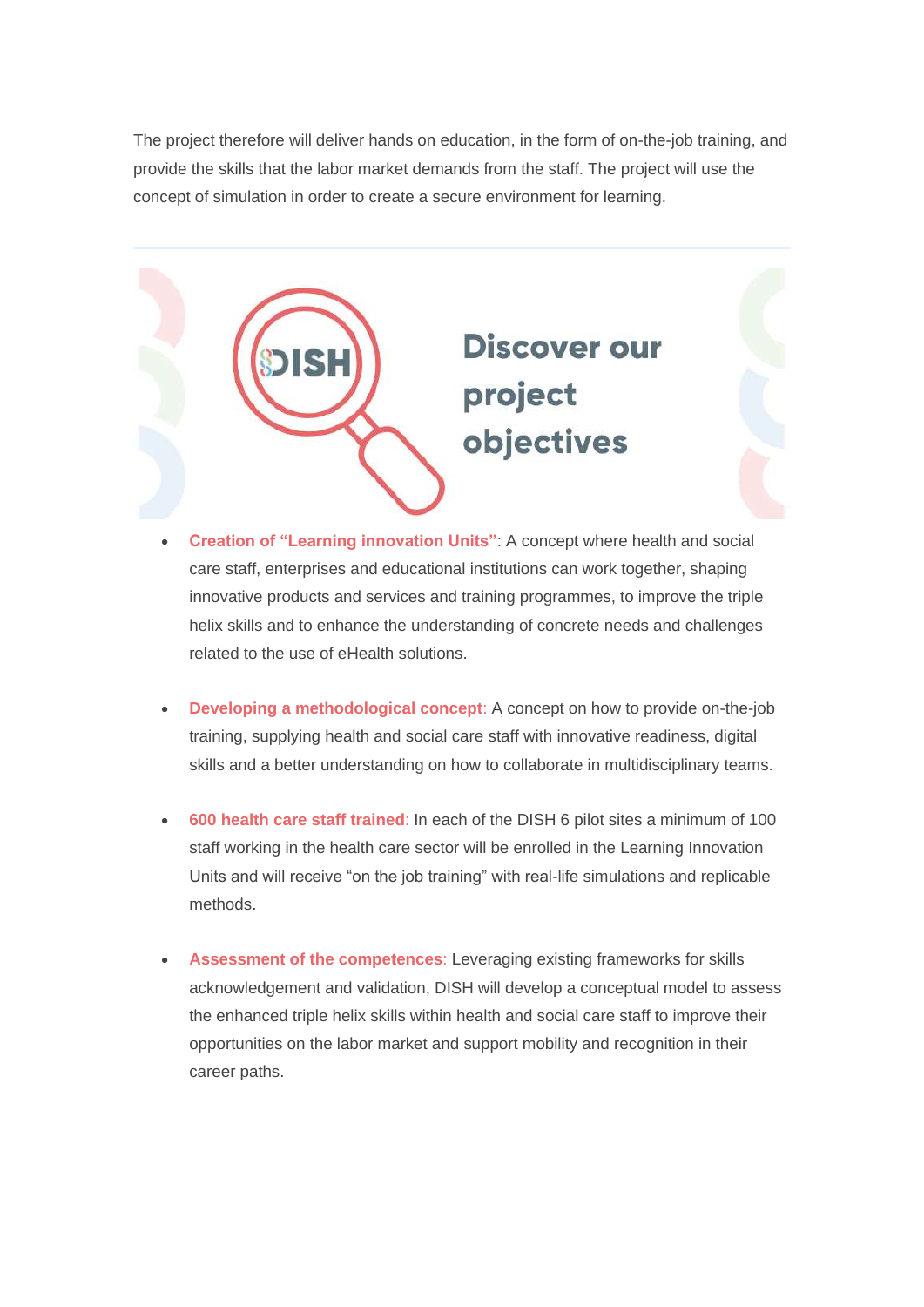• **A sustainability and sector skills strategy**: By addressing EU care providers, social partners and policy makers DISH will give concrete directions on how the project results can be transferred and upscaled beyond the project's end.



**Our Consortium**

The DISH Consortium is led by the Region of Southern Denmark (Hospital of Southern Jutland) and brings together **19 organizations from 7 countries**: Denmark, Spain, Germany, United Kingdom, Norway, Poland and Belgium.

The consortium is well balanced in terms of involvement from healthcare providers to academia, as well as public and EU-wide non-profit organizations.

Know more about our partners **[he](https://gmail.us20.list-manage.com/track/click?u=f7d6f5f73a8a978a34b5819c7&id=6a76d605b5&e=8fed51c2fa)[r](https://gmail.us20.list-manage.com/track/click?u=f7d6f5f73a8a978a34b5819c7&id=7347dd6496&e=8fed51c2fa)[e](https://gmail.us20.list-manage.com/track/click?u=f7d6f5f73a8a978a34b5819c7&id=2c7fb20c84&e=8fed51c2fa)**.



During the first six months of the project, the DISH Consortium partners met twice to discuss and define the key actions and strategies to reach the project objectives during the first phase of its implementation. The Consortium met for the first time in January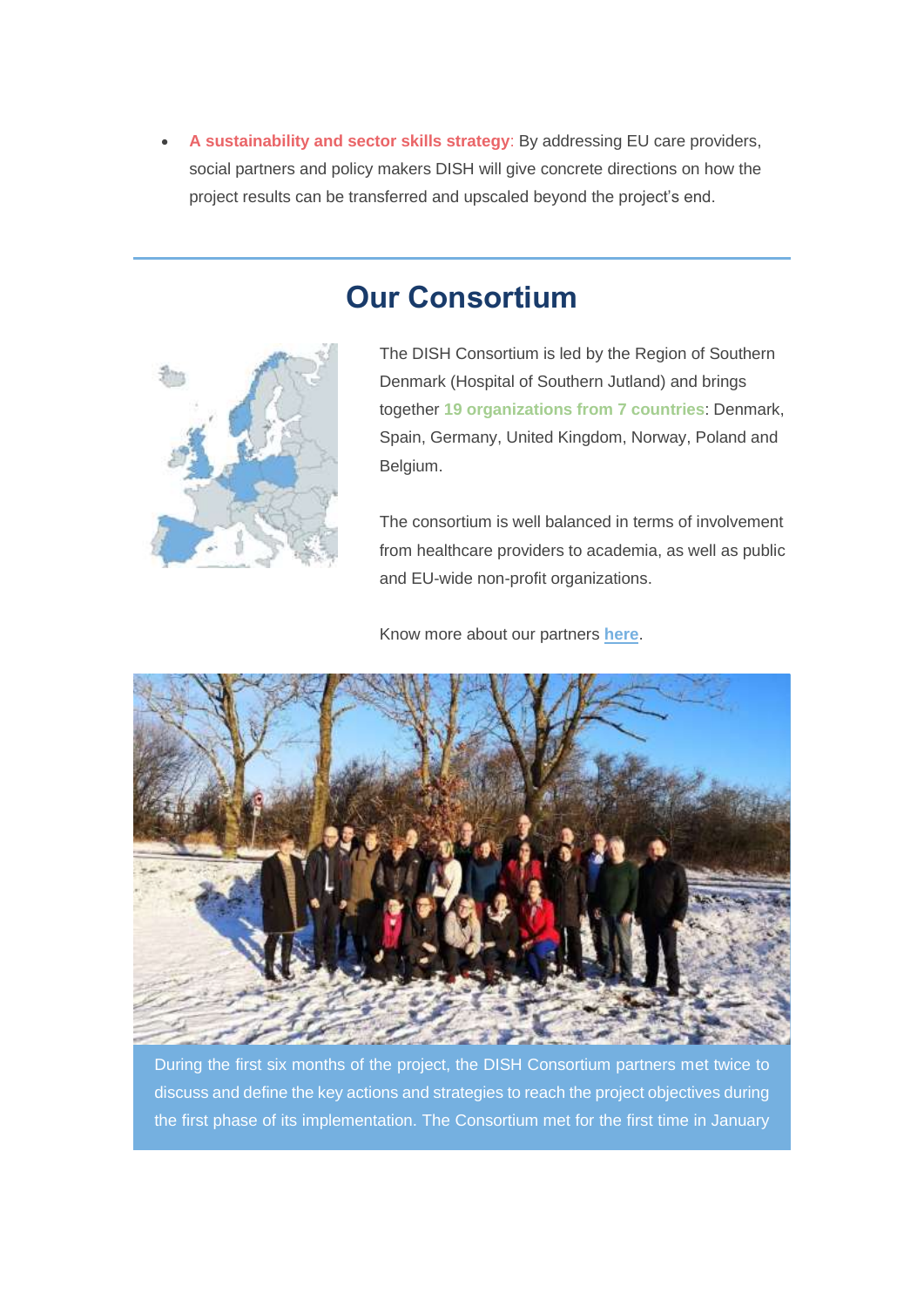2019 in Aabenraa, Denmark, at the **Sygehus Sønderjyllan**d. DISH partners met again in June in Bergen, Norway, at the **Høgskolen på Vestlandet** premises. During the two meetings, representatives from the partners organisations had fruitful exchanges on how to reach DISH's goals and had the chance to experience o**n-sites visits of advanced training simulation facilities**.

The next meeting will take place end of 2019 in Liverpool, hosted by our project partners from the United Kingdom.

Follow our social media accounts below to get the latest updates!



**Engage with DISH**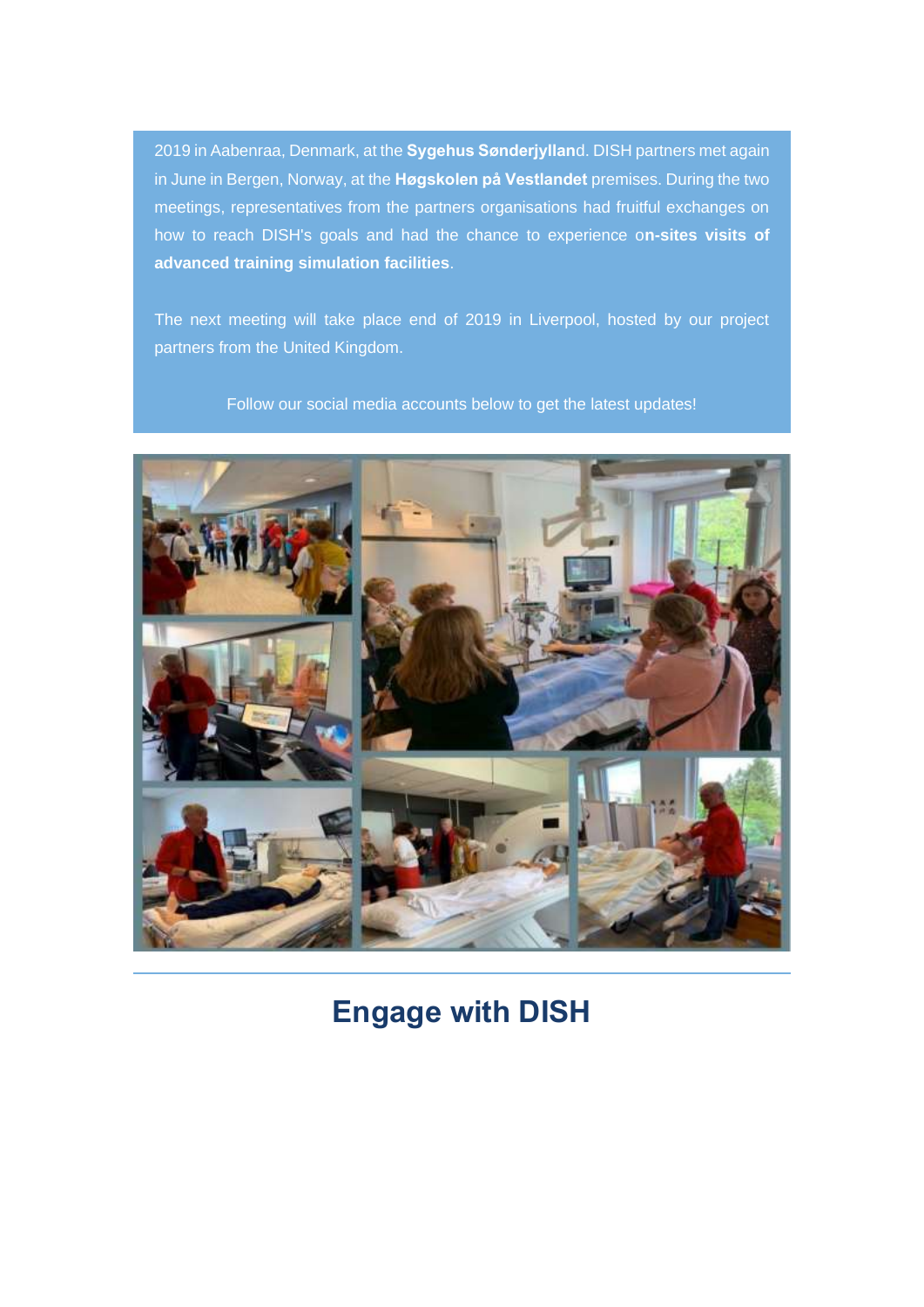

On June 13th 2019, Trine Ungermann Fredskild from our project Coordination Team and Sygehus Sønderjylland, (Denmark) had the chance to present DISH in Brussels, during the event **'Uptake of Innovation in Hospitals through Skills Development'**, organised by the European Regions Research and Innovation Network (ERRIN) Health Working Group. The event revolved around how the health care sector needs to change and to integrate innovative solutions in order to cope with new technology demands, new skills needs and demographic change.

The project objectives, goals and plans were presented as one of the focal points of a comprehensive discussion involving representatives of key stakeholder categories for the advancement of digital and innovation skills in healthcare, including health managers, industry and healthcare professionals.

To know more about the event and to download the DISH presentation, **[click here](https://gmail.us20.list-manage.com/track/click?u=f7d6f5f73a8a978a34b5819c7&id=53afd131d7&e=8fed51c2fa)**.